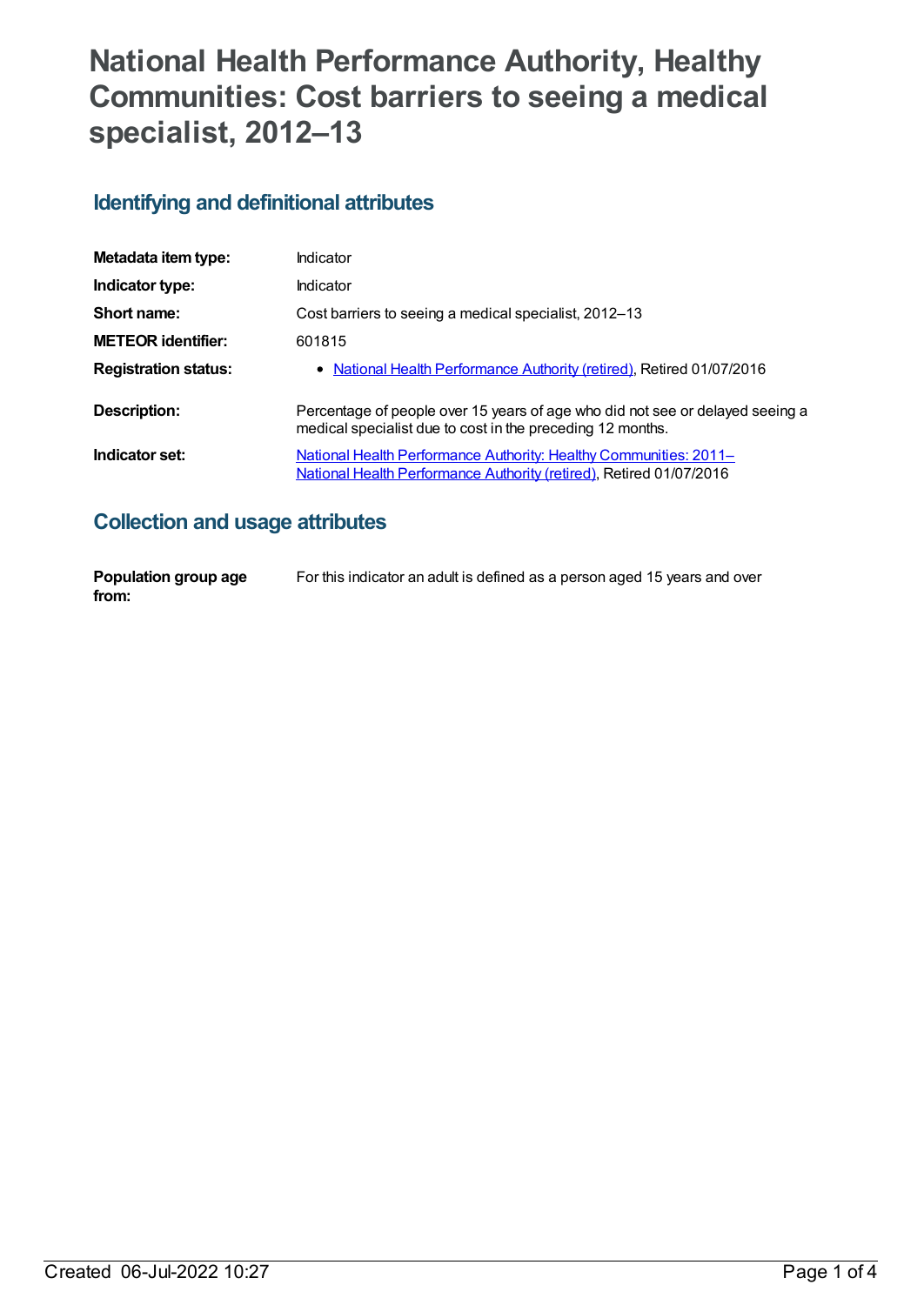**Computation description:** Participants in Australian Bureau of Statistics (ABS) Patient Experience Survey 2011–12 who reported that they did not see or delayed seeing a medical specialist due to cost in the preceding 12 months.

> The numerator refers to the number of adults who did not see or delayed seeing a medical specialist due to cost in the preceding 12 months.

The numerator was calculated as the sum of calibrated sample weights for adults who responded that they did not see or delayed seeing a medical specialist due to cost and who were enumerated within the particular Medicare local catchment.

Population is limited to persons aged 15 years and over.

The denominator was calculated as the sum of calibrated sample weights for persons aged 15 years and over who were enumerated within the Medicare Local catchment.

Person level survey weights were calibrated to independent estimates of the population of interest, referred to as 'benchmarks'. Weights calibrated against population benchmarks ensure that the survey estimates conform to independently estimated distributions of the population, rather than to the distribution within the sample itself. These benchmarks account for the distribution of people across state and territory, age group, and sex categories. Note: These benchmarks have not been calibrated for Medicare Local geography.

Analysis by remoteness and Socio-Economic Indexes for Areas (SEIFA) Index of Relative Socio-Economic Disadvantage (IRSD) is based on usual residence of the person.

The measure is presented as a percentage.

95% confidence intervals and relative standard errors are calculated for rates.

The National Health Performance Authority developed a suppression protocol to ensure robust reporting of these data at small areas.

|                     | These suppression rules are based on limits for Relative Standard Error <sup>1</sup> and<br>Confidence Interval width of 30%, with additional cross-validation for<br>estimates close to these limits, that is plus or minus 3% of the limits. If an<br>estimate was marginal <sup>2</sup> with respect to Relative Standard Error, the<br>Confidence Interval width was used as the deciding factor. If an estimate was<br>marginal <sup>2</sup> with respect to Confidence Interval width, then Relative Standard<br>Error is used as the deciding factor<br>• Data were supressed based on the following rules:<br>- Relative Standard Error of 33% or greater, or<br>- Confidence Interval (95%) width of 33% or greater, or<br>- Relative Standard Error between 27% and 33%, with significantly <sup>3</sup> wider<br>Confidence Interval width than the average for that indicator, or |
|---------------------|-----------------------------------------------------------------------------------------------------------------------------------------------------------------------------------------------------------------------------------------------------------------------------------------------------------------------------------------------------------------------------------------------------------------------------------------------------------------------------------------------------------------------------------------------------------------------------------------------------------------------------------------------------------------------------------------------------------------------------------------------------------------------------------------------------------------------------------------------------------------------------------------------|
|                     | - Confidence Interval width between 27% and 33%, with significantly <sup>3</sup> wider<br>Relative Standard Error than the average for that indicator.                                                                                                                                                                                                                                                                                                                                                                                                                                                                                                                                                                                                                                                                                                                                        |
|                     | 1. For a dichotomous proportion, Relative Standard Error can be defined as the ratio of the standard<br>error and the minimum of the estimate and its complement (100%-estimate).                                                                                                                                                                                                                                                                                                                                                                                                                                                                                                                                                                                                                                                                                                             |
|                     | 2. In this context, marginal is defined as within 10% of the 30% limit, or +/-3%                                                                                                                                                                                                                                                                                                                                                                                                                                                                                                                                                                                                                                                                                                                                                                                                              |
|                     | 3. In this context, statistical significance is defined as at least two standard deviations above<br>average.                                                                                                                                                                                                                                                                                                                                                                                                                                                                                                                                                                                                                                                                                                                                                                                 |
| <b>Computation:</b> | 100 × (Numerator ÷ Denominator)                                                                                                                                                                                                                                                                                                                                                                                                                                                                                                                                                                                                                                                                                                                                                                                                                                                               |
| Numerator:          | Number of people over 15 years of age who did not see or delayed seeing a<br>medical specialist due to cost in the preceding 12 months.                                                                                                                                                                                                                                                                                                                                                                                                                                                                                                                                                                                                                                                                                                                                                       |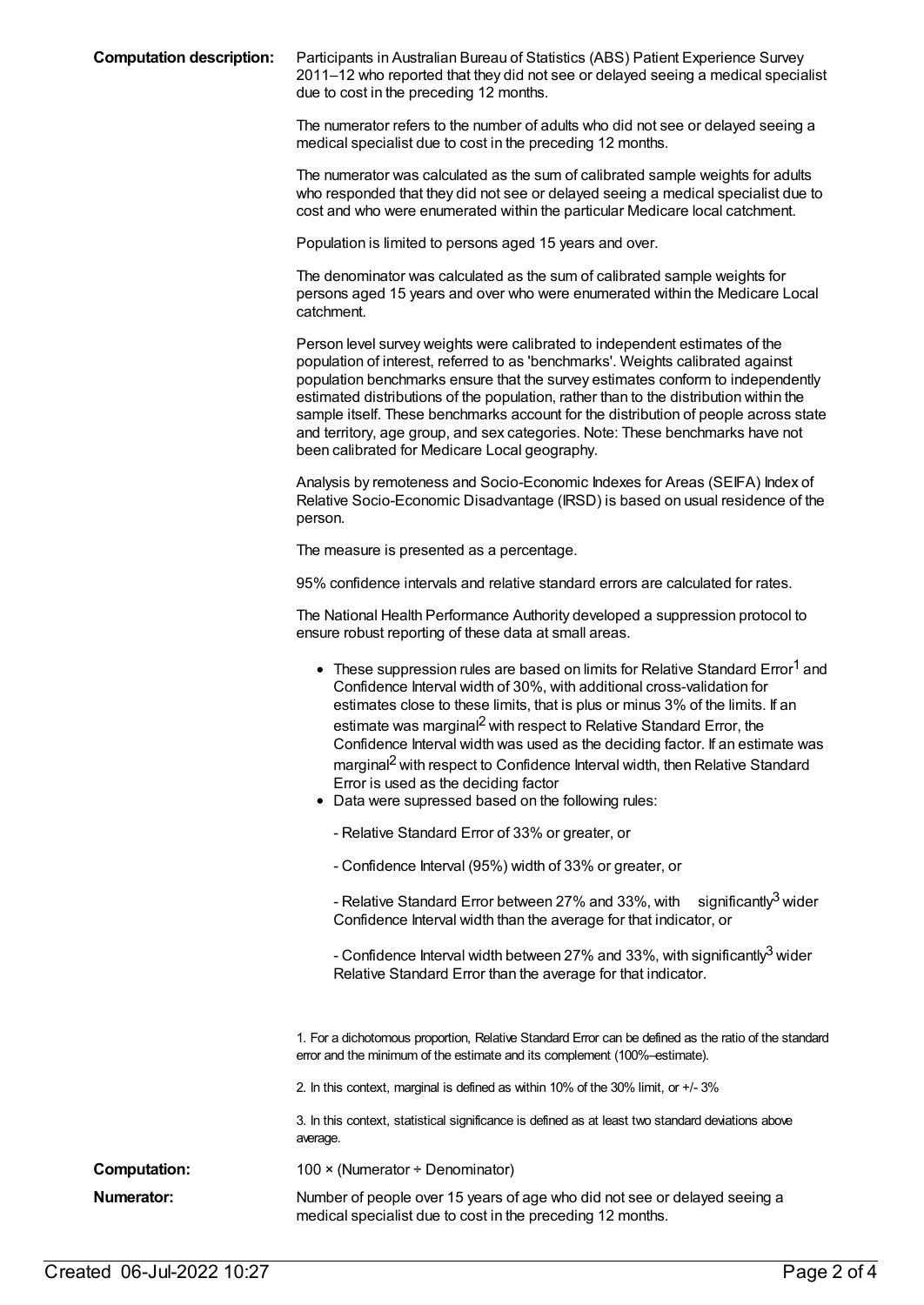| Numerator data elements:         | <b>Data Element / Data Set-</b>                                                                                                                                                       |
|----------------------------------|---------------------------------------------------------------------------------------------------------------------------------------------------------------------------------------|
|                                  | Person-delayed visit to medical specialist due to cost, yes/no code N                                                                                                                 |
|                                  | Data Source                                                                                                                                                                           |
|                                  | <b>ABS Patient Experience Survey (PEx)</b>                                                                                                                                            |
|                                  | Guide for use                                                                                                                                                                         |
|                                  | Data source type: Survey                                                                                                                                                              |
|                                  |                                                                                                                                                                                       |
| Denominator:                     | Total number of adults aged 15 years and over who saw or needed to see a<br>medical specialist in the preceding 12 months and were enumerated within the<br>Medicare Local catchment. |
| Disaggregation:                  | By Medicare Local catchments and Medicare Local peer groups                                                                                                                           |
| Disaggregation data<br>elements: | Data Element / Data Set-<br>Administrative health region-Medicare Local identifier, code AANNN                                                                                        |
|                                  | Data Element / Data Set-                                                                                                                                                              |
|                                  | <u>Administrative health region—Medicare Local peer group, code N</u>                                                                                                                 |

## **Representational attributes**

| <b>Representation class:</b> | Percentage |
|------------------------------|------------|
| Data type:                   | Real       |
| Unit of measure:             | Person     |
| Format:                      | N[NN].N    |
|                              |            |

## **Indicator conceptual framework**

| <b>Framework and</b> | <b>PAF-Equity of access</b> |
|----------------------|-----------------------------|
| dimensions:          |                             |

#### **Data source attributes**

| Data sources: | Data Source                                |
|---------------|--------------------------------------------|
|               | <b>ABS Patient Experience Survey (PEx)</b> |
|               | <b>Frequency</b>                           |
|               | Annual                                     |
|               | Data custodian                             |
|               | Australian Bureau of Statistics            |

#### **Accountability attributes**

| <b>Reporting requirements:</b>                         | National Health Performance Authority - Performance and Accountability<br>Framework |
|--------------------------------------------------------|-------------------------------------------------------------------------------------|
| <b>Organisation responsible</b><br>for providing data: | <b>Australian Bureau of Statistics</b>                                              |
| <b>Accountability:</b>                                 | National Health Performance Authority                                               |
| Release date:                                          | 19/03/2015                                                                          |